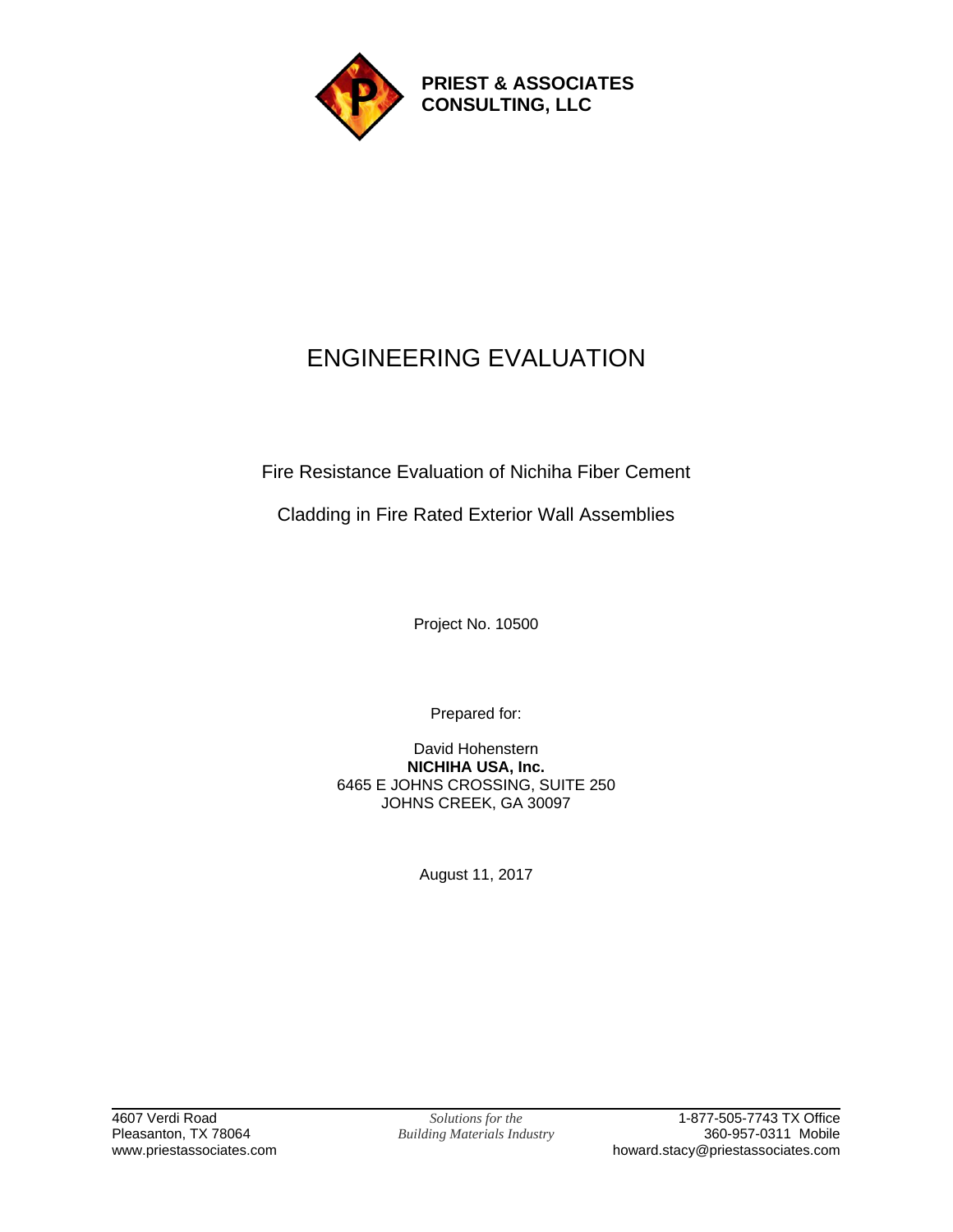#### *Abstract*

*The purpose of this evaluation is to provide the technical basis for IBC code compliance recognition of Nichiha AWP/EX panels and Sierra lap board for use as exterior cladding in fire resistance rated wall assemblies. Priest & Associates Consulting finds that the range of Nichiha fiber-cement based systems may be added as an exterior cladding component to fire resistance rated exterior wall constructions without detracting from the fire rating of the assembly.*

Submitted by,

Howard Stacy Senior Scientist 360-957-0311

August 11, 2017

Reviewed and Approved,

Deg Priest President

August 11, 2017

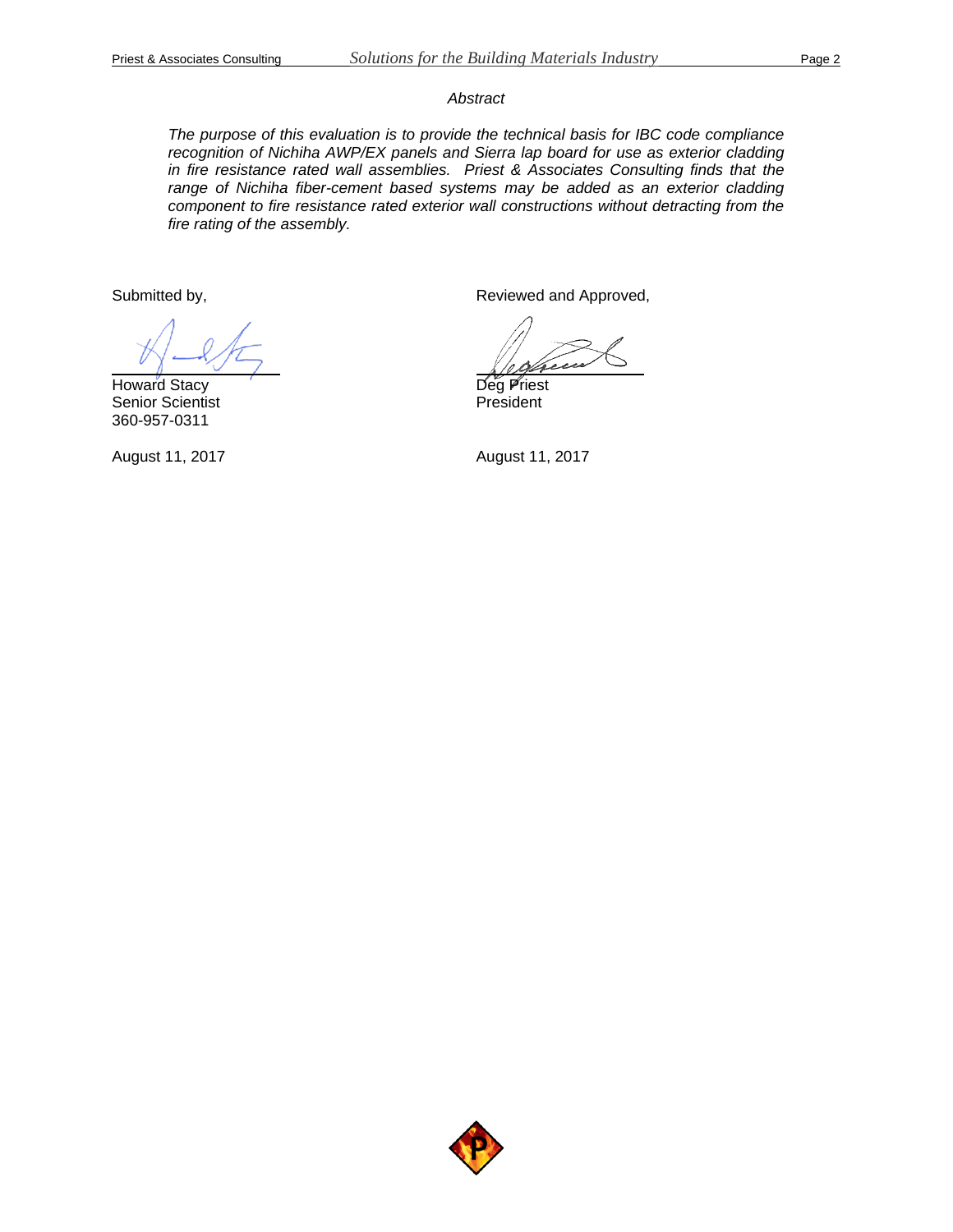### **INTRODUCTION**

The following Engineering Evaluation (EEV) has been developed to establish the basis allowing for the recognition of Nichiha Architectural Wall Panels (AWP/EX) and Sierra lap board in code-compliant fire resistance rated wall assemblies. The concepts provided herein are based on building code allowances, listed fire resistance rated wall assemblies and existing knowledge of the test performance of similar listed assemblies.

The purpose of this evaluation is to provide the technical justification that the installation of Nichiha fibercement based cladding products to fire rated loadbearing and nonbearing exterior wall assemblies will not detract from the fire resistance rating of the base wall construction. This analysis focuses on wood and steel stud lightweight gypsum wallboard (GWB) constructions.

*This document is intended to provide an expert opinion on the properties of the materials, products, or assemblies identified in this report as related to meeting a specific code or standard; other properties such as (but not limited to) acoustical, weather resistance, durability, toxicity level of smoke developed during combustion, etc., are not addressed nor implied.*

#### **DESCRIPTION**

The Nichiha AWP/EX panels and Sierra lap board systems are fiber-cement based cladding products used for exterior cladding. The AWP/EX list includes but is not limited to products identified as Illumination Series, Architectural Block, Tuff Block, Empire Block, Industrial Block, Ribbed, RoughSawn, Vintage Wood, SandStone, Plymouth Brick, Canyon Brick, Vintage Brick, and Cinder Block. The Sierra lap siding products include products identified as Sierra Premium Shake and Savannah Smooth.

Nichiha panel and lap board systems are installed to base wall constructions in accordance with the manufacturer's installation instructions.

The range of Nichiha products is described in Progressive Engineering, Incorporated (PEI) Evaluation Report PER-14088. The fiber-cement formula and applications are consistent for all Nichiha cladding products. Panel and lap siding thicknesses range from a minimum of  $\frac{1}{2}$  in. to  $\frac{7}{8}$  inch. All Nichiha fibercement siding products do not support combustion and have a Flame Spread Index rating of 0 and a Smoke Developed Index of 0 (ASTM E84 Class A).

#### **REFERENCED DOCUMENTS**

- 1. Progressive Engineering, Incorporated (PEI) Evaluation Report PER-14088
- 2. Gypsum Association *Fire Resistance Design Manual*, GA-600-2015.
- 3. UL Fire Resistance Directory, Volume 1
- 4. ASTM E2032-09 (Reapproved 2013), *Standard Guide for Extension of Data from Fire Resistance Tests Conducted in Accordance with ASTM E 119*

# **EVALUATION**

This analysis addresses the allowance for the installation of Nichiha fiber-cement claddings to fire rated wall constructions which include the following exterior wall assembly options:

- $\circ$  Lightweight framed exterior fire rated base wall constructions (steel or wood studs) with gypsum sheathing (conforming to ASTM C1396 and/or C1177)
- o Concrete or concrete masonry units
- $\circ$  Fire resistance rated base wall assemblies with optional exterior foam insulation including EPS, XPS and polyisocyanurate rigid foam sheathings

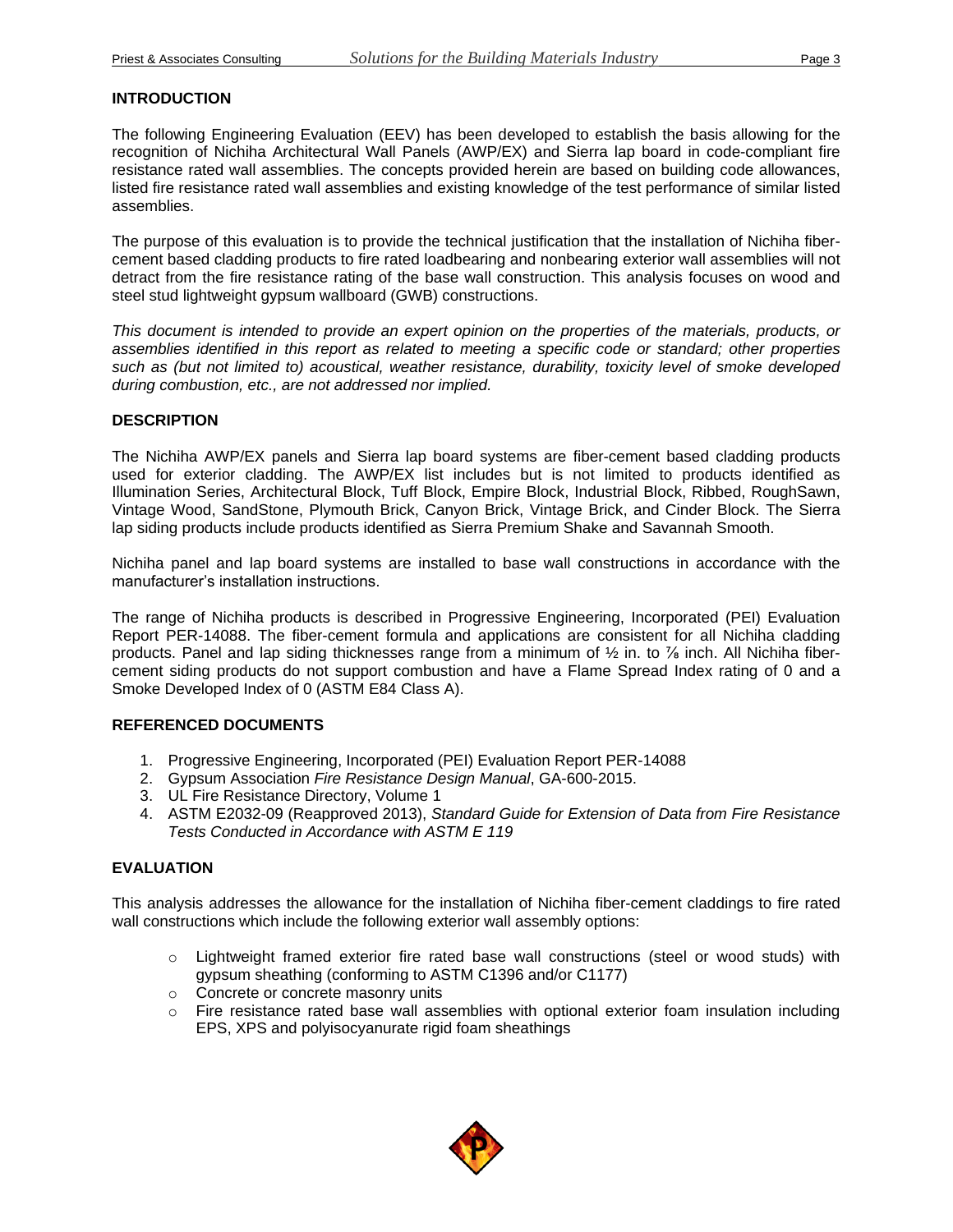### **Fire Resistance Rated Wall Assemblies**

The ASTM E119/UL263 test methods evaluate the duration for which test specimens will contain a fire (resistance to heat transfer to the unexposed side), retain their standard integrity (ability to sustain a load), or both.

Generally speaking, Nichiha panel and lap siding systems may be used together with the assemblies described in IBC Table 721.1(2) without changing the assigned hourly rating. In addition, Nichiha cladding systems can be used as exterior wall cladding when installed on any fire resistance rated base wall assembly, including those listed for use in GA-600 (Ref. 2), by Underwriter's Laboratories (Ref. 3), or by any other recognized third party testing and certification agency.

A wide variety of UL fire rated exterior wall designs include the allowance for "Fiber-Cement Siding" with a minimum thickness of ¼ in. and mounted in accordance with the manufacturer's installation instructions. These designs include but are not limited to loadbearing wood stud framed constructions such as UL V306 or U354 which allow for the installation of any fiber-cement siding over foam plastic exterior insulation to the wood stud framing. In addition, UL Design Nos. V454 and U425 provide examples of versatile bearing or nonbearing exterior steel stud wall constructions having identical allowances for fibercement siding. The V306 and V454 designs are summarized to illustrate the broad range of fire rated wall systems and component applications.

# **V306 (Loadbearing wood stud framing)**

- Interior membrane % in. type X GWB (limited to USG Type SCX)
- Framing Wood studs, nominal 2 x 4 in., spaced a maximum of 24 in. OC
- Cavity insulation Optional, BASF spray applied foam plastic insulation (limited to specific 0.5 and 2.0 lb SPFs)
- Exterior sheathing any  $\frac{5}{6}$  in. type X UL Classified GWB
- Weather Resistant Barrier (WRB) Optional, any code approved WRB
- Exterior Insulation Optional, Expanded polystyrene (EPS)
- Exterior claddings Optional, including aluminum, steel, vinyl, wood, **fiber-cement,** stucco, brick among others. Claddings are fastened over exterior foam plastic insulation to wood studs

# **V454 (Loadbearing and nonbearing steel stud framing)**

- Gypsum wallboard Any  $\frac{5}{6}$  in. type X UL Classified GWB, fastened to interior and exterior sides of the steel studs in accordance with the listing
- Framing Minimum 20 GA. steel studs, spaced a maximum of 24 in. OC
- Cavity insulation Optional, glass fiber, mineral wool or various SPFs per the listing
- WRB Optional code approved
- Exterior insulation EPS, XPS, Polyisocyanurate rigid insulation, various SPFs
- Exterior claddings Various generic sidings including aluminum, steel, vinyl, wood, **fibercement,** stucco, brick among others. Claddings are fastened over exterior foam plastic insulation to steel studs

The allowance for the installation of Nichiha fiber-cement siding products to the exterior of fire rated base wall constructions is justified by Rule 2 of Harmathy's Ten Rules of Fire Endurance (Ref. 4):

# *The fire endurance of a construction does not decrease with the addition of further layers.*

The addition of fiber-cement siding to loadbearing and nonbearing base wall assemblies has also been shown in Intertek Design Nos. JH/FCS 60-01 and JH/FCS 60-04 that representative fiber-cement siding products can improve the fire resistance rating of a base wall assembly. The referenced listings provide for 1 hour ratings when minimum  $\frac{1}{4}$  in. fiber-cement siding is installed over steel and wood stud wall